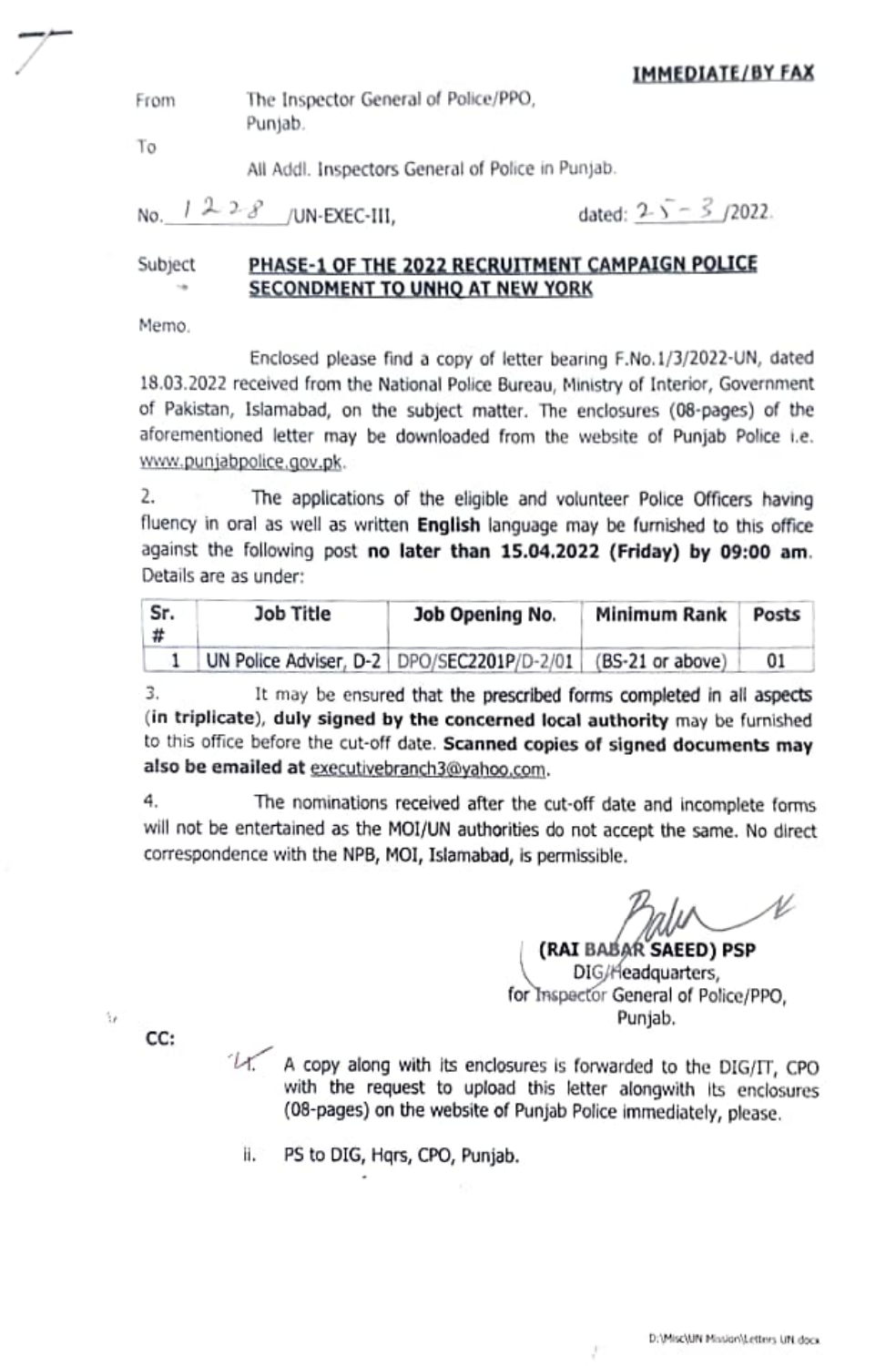Government of Pakistan Ministry of Interior **National Police Bureau** 

.....

F No.1/3/2022-UN Τo

Islamabad, the 18<sup>0</sup> March 2022

The Inspector General Police, Pakistan Railways Police, Lahore. The Provincial Police Officer, Punjab, Lahore. The Inspector General Police, Sindh, Karachi. The Provincial Police Officer, Khyber Pakhtunkhwa, Peshawar. The Inspector General Police, Balochistan, Quetta. The Director General, Federal Investigation Agency, FIA HQs, Islamabad. The Director General, Intelligence Bureau, Islamabad The National Coordinator, NACTA, Islamabad The Commandant, National Police Academy, Islamabad. The Commandant Frontier Constabulary, FC HQs, Peshawar Cantt. The Inspector General Police, NH&MP, Islamabad. The Inspector General Police, AJ&K, Muzaffarabad. The Inspector General Police, Gilgit-Baltistan, Gilgit. The Inspector General Police, ICT, Islamabad.

Subject:

#### **RECRUITMENT CAMPAIGN POLICE** PHASE-1 OF THE 2022 SECONDMENT TO UNHO AT NEW YORK

I am directed to enclose herewith a copy of Pakistan Military Adviser's Office New York email UN Circular Note Verbale on the subject cited above.

The Police Division is seeking the nomination of candidates for appointment on 2 secondment to following position in the Secretariat of the United Nations at New York as per detail given below:

| S# | <b>Job Title</b>       | <b>Job Opening Number</b> | Minimum Rank            | Posts |
|----|------------------------|---------------------------|-------------------------|-------|
|    | UN Police Adviser, D-2 | DPO/SEC2201P/D-2/01       | IGP<br>(BS-21 or above) | 01    |

It is requested that only one most suitable nomination may kindly be furnished by 3. 09 May, 2022 alongwith compulsory UN documents. Scanned copies of the documents (pdf) may also be emailed to Sopakpolice@gmail.com. Fluency in English language (both oral and written) is required.

Hand written and incomplete nomination documents or received after due date will  $4^{4}$ not be processed.

 $15-1$ This issues with the approv 5. As above. Encl: CC: SPS to DG NPB PA to Director NPSC Section Officer (Police), Mol, Islamabad

(Muhammad Shahid) Assistant Director Tel: 051-9219966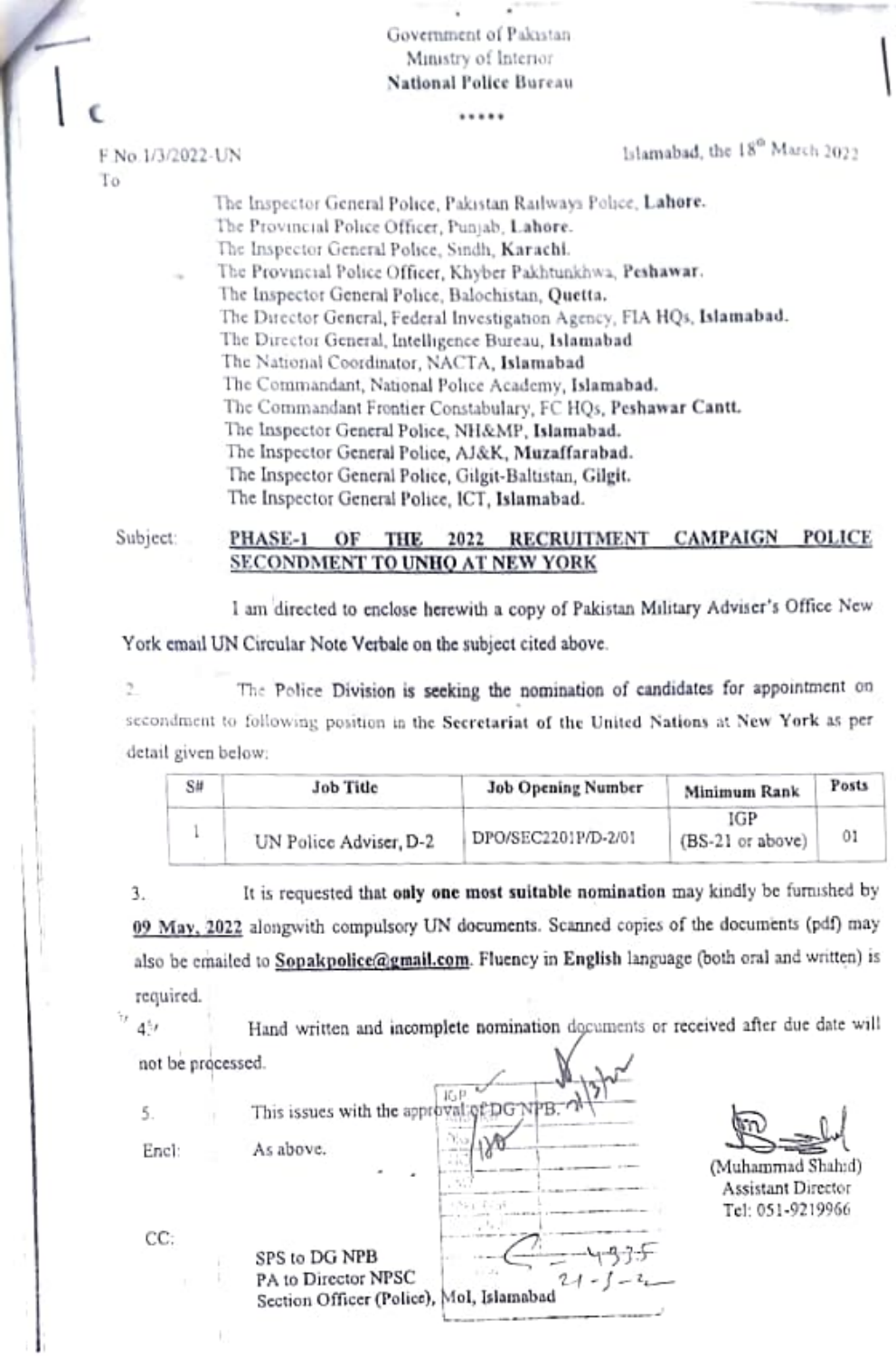F.No. 12/01/2022-UN Government of Pakistan Ministry of Interior  $\circ \circ \circ$ 

Islamabad, the 14<sup>th</sup> March, 2022

Tö.

The Director General, National Police Bureau, ISLAMABAD.

**EMAILS** Subject-

I am directed to enclose herewith UN email No. Nil dated 10<sup>th</sup> March, 2022

alongwith enclosures on the above subject for further necessary action, please.

Encl: as above

(Jahanzeb Pitafi)

Deputy Secretary (Org) Tel: 051/9206672 i.

Director General 15 ADVILLAR Ministry of Interior tslámabad



ر رام ا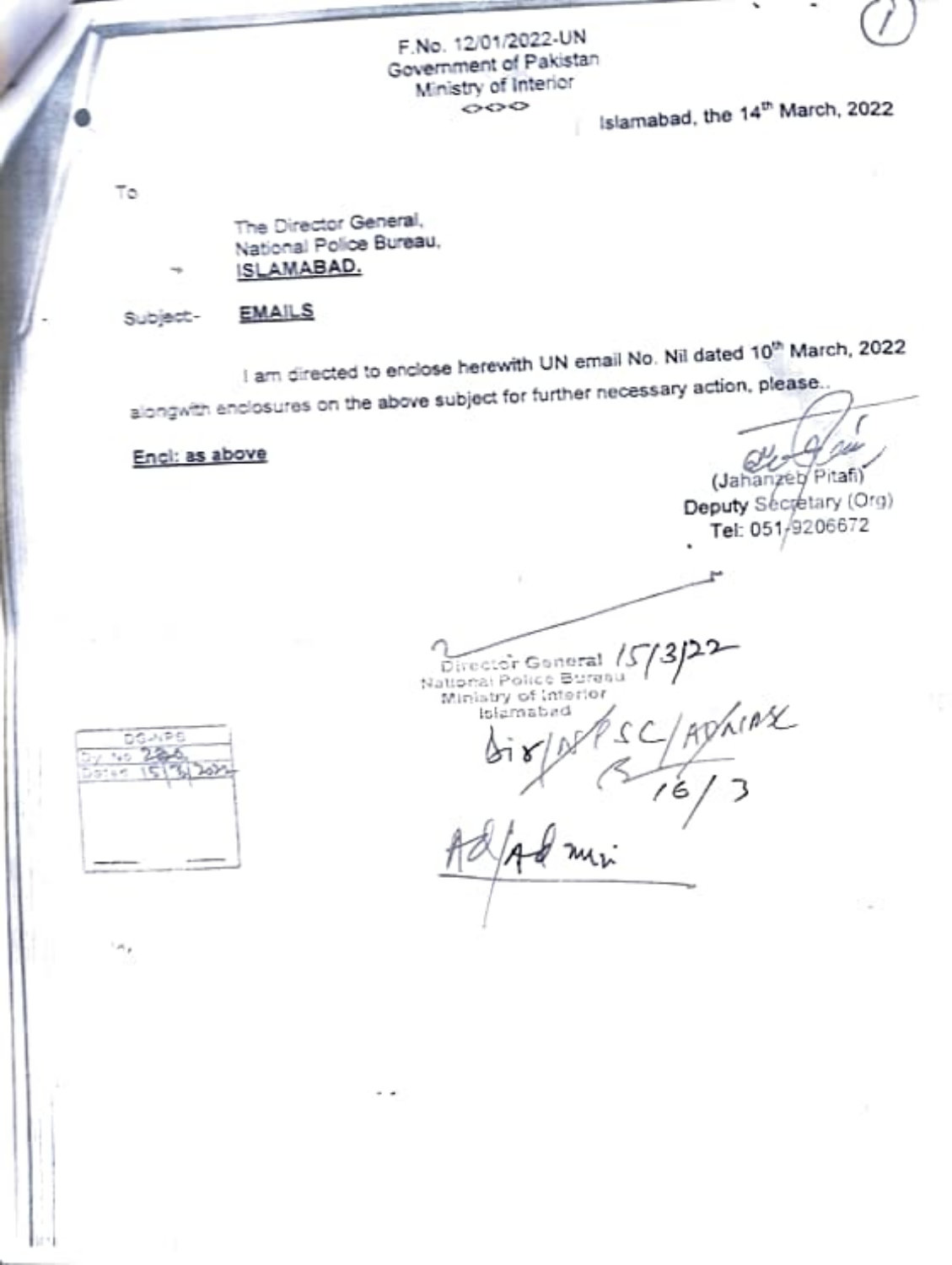Fwd: Phase I of the 2022 Police Secondment Campaign -Permanent Mission of Pakistan



Raja Afzal Ahmad <pakmushir@gmail.com>

Mar 10, 2022, 6:21 PM (4 days ago)

to Sopakpolice

Dear SO

AOA

Please find the attached FAX / details for Phase I of the 2022 Police Secondment Campaign through the issuance of one Job Opening for the seconded post of the United Nations Police Adviser, D-2, requiring the service of a police officer in active duty. The deadline for submission of nominations is 8 June 2022.

Please acknowledge.

- Forwarded message -From: < dpo-leadership-secondment-recruitment@un.org> Date: Wed, Mar 9, 2022 at 3:06 PM Subject: Phase I of the 2022 Police Secondment Campaign - Permanent Mission of Pakistan To: <pakmushir@gmail.com>

### Excellencies,

ing,

Please be advised that the Police Division, Department of Peace Operations is hereby launching Phase 1 of the 2022 Police Secondment Campaign through the issuance of one Job Opening for the seconded post of the United Nations Police Adviser, D-2, requiring the service of a police officer in active duty. The deadline for submission of nominations is \$ June 2022.

In this regard, please find attached:

- · Note Verbale announcing the campaign
- · One Job Opening (English and French)
- · Application Material package to be submitted and completed in connection with the nomination of candidate(s) (the package includes:
	- o Nominations Procedures for Permanent Missions
		- Personal History Prefile form (P.11) o.
		- Academic and Employment Certification form  $\circ$
		- o Employment Record-Supplementary sheet
		- "Phase 1 of the 2022 Police Secondment Campaign Application Sheet List of Candidates by  $\circ$
		- Permanent Missions" sheet)
		- Protocol for Electronic Submission of Nominations
		- List of entitlements and benefits-Member States for campaign purposes  $\circ$
	- · Briefing presentations

In order to promote greater gender balance among police secondment, we actively encourage the nomination of qualified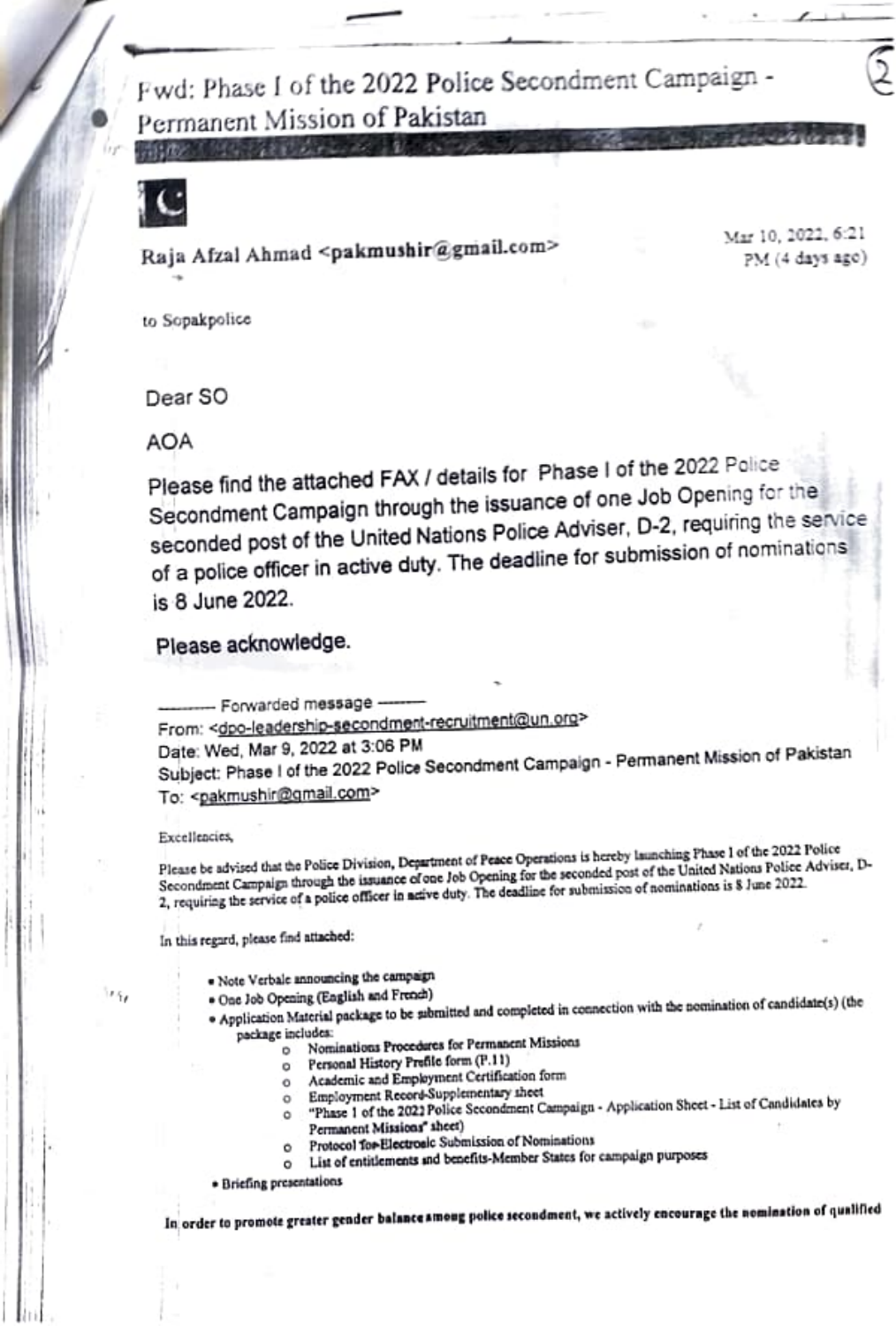### female candidates

### Please note:

- . Nominations received after the deadline specified on the Job Opening will not be accepted.
- \* Applications submitted using different forms from the ones provided will not be accepted.
- . Permanent Mixalons are requested to present their candidates in one single submission via a Note Verbale.

The General Assembly in its resolution 75/292 authorized the Secretary-General to continue to enter into agreements with Member States to prevent duplication of salaries, benefits and allowances to active-duty seconded military and police personnel. In this regard, Member States are kindly requested to complete the attached form "List of entitlements and benefits" and submit the completed form together with their nominations. The completed form will help the UNISectetarist identify any potential conflict between national legislation and the UN Staff Rules and Regulations and evaluate the need to enter into agreement with the Member State.

We are looking forward to your submissions and stand ready to asalst you with any questions.

Best regards,

Mr. Ats Yenigus

Chief, Selection and Recruitment Section Police Division, Office of Rule of Law and Security Institution Departments of Peace Operations (DPO)

## Raja Afzal Ahmad <pakmushir@gmail.com>

Wed, Mar 9, 8:11 PM (14 hours age)

to SO, Sopakpolice

Dear SO

AoA

ir iy

Hope you are well . Please be informed that Pak FPU Pay for 1 Jan 21 to 31 March 21 has been paid by the UN. The same has been shared with State bank. Copy off same attached. Your requested to coordinate with Military Operational Directorate for further action.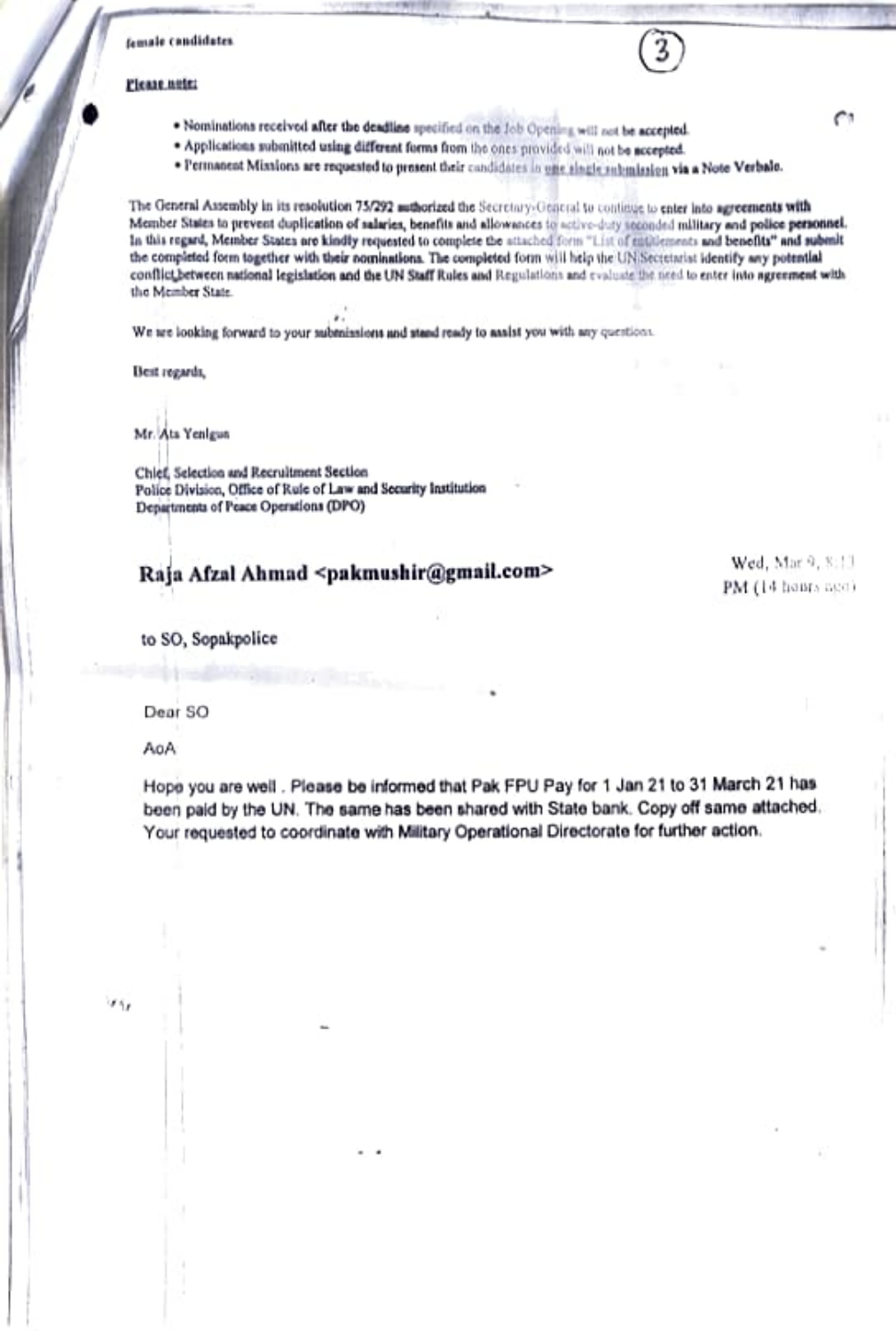## NOMINATION PROCEDURES FOR POSITIONS IN THE DEPARTMENT OF PEACE OPERATIONS REQUIRING OFFICIAL SECONDMENT FROM NATIONAL GOVERNMENTS OF MEMBER STATES OF THE UNITED NATIONS ORGANIZATION

Outlined below are the procedures to be followed by Permanent Missions for the nomination of candidates to posts requiring secondment from active Police service, which are open for recruitment within the Department of Peace Operations (DPO). In the interest of promoting an orderly process and to avoid delay in the consideration of applications. Permanent Missions are respectfully requested to adhere closely to these procedures.

1. In General, the above-mentioned posts are reserved only for candidates nominated by Member States through their Permanent Mission to the United Nations; candidates applying independently will not be accepted. It is requested that applications be submitted as soon as possible. No applications will be accepted after the deadline specified on each job opening. For this specific recruitment campaign, there is only one Job Opening for one post.

2. Applications for candidates must be presented in one single submission via a Note Verbale. from the Permanent Mission. Each submission must contain a duly completed excel sheet form "Phase 1 of the 2022 Police Secondment Campaign - Application Sheet - List of Candidates by Permanent Missions", listing the names of the nominated candidates for each job opening. In addition, for each nominated candidate, the following will be required to be included in the submission:

a) United Nations Personal History Profile (PHP) Form (P.11) and, if applicable, Employment record (Supplementary Sheet), duly completed and signed by the nominated candidate.

b) Military Police Employment and Academic Certification (EAC) form issued by the relevant military/police authority and containing details on the candidate's military/police academic degree courses and employment record.

c) Employment Record-Supplementary Sheet to be used for additional employment information.

3. Candidates are discouraged from attaching to their application certificates of degree obtained, medical forms or copy of their passport.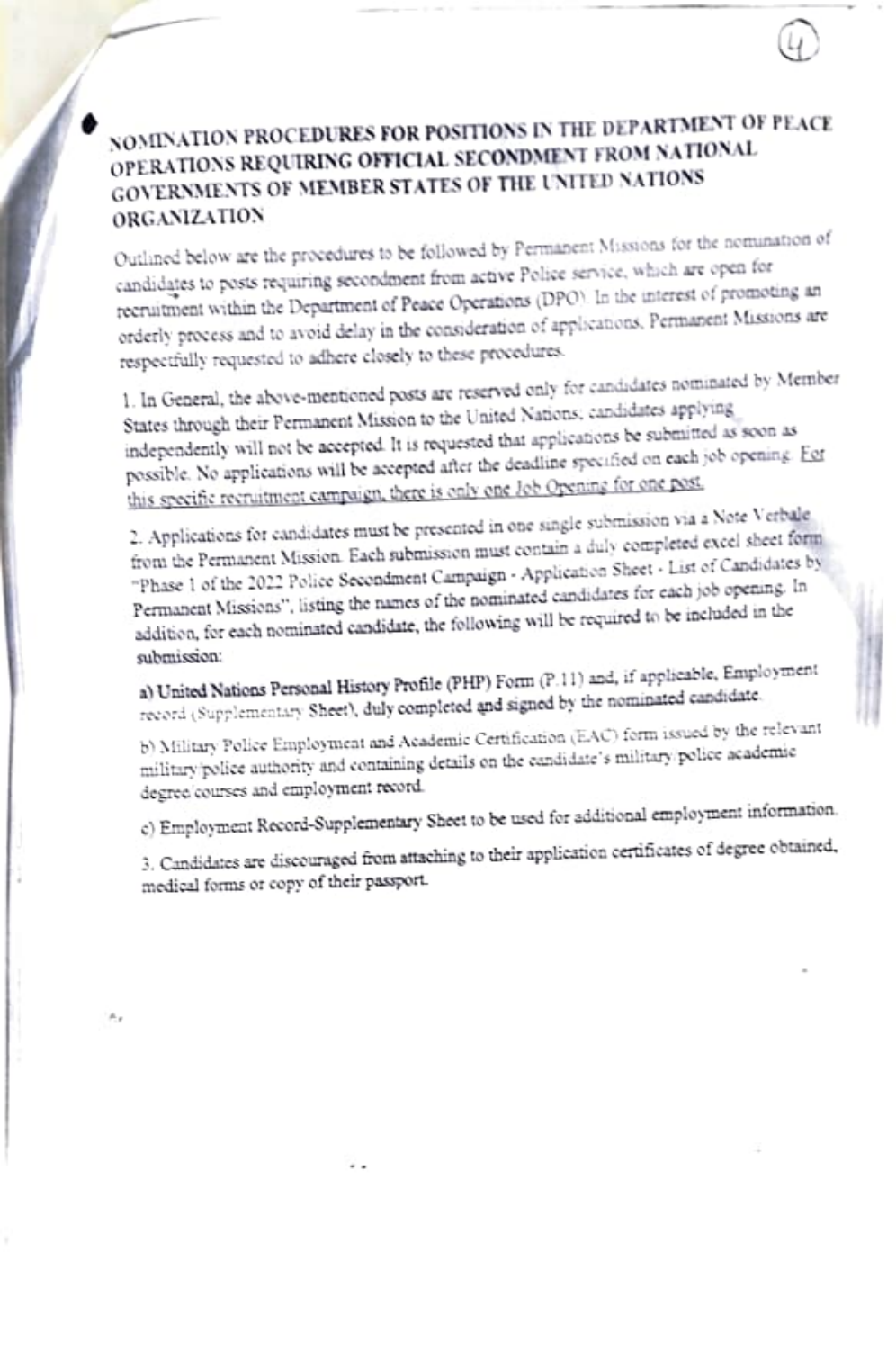# United Nations



Job Title:

Department / Office:

Duty station:

Posting period:

Job Opening Number:

United Nations Police Adviser, D-2 Office of the Police Adviser **NEW YORK** 09/03/2022 - 08/06/2022 DPO/SEC2201P/D-2/01

Nations Unies

# United Nations Core Values: Integrity, Professionalism, Respect for Diversity

## Organizational Setting and Reporting:

The Police Division is headed by a Police Adviser, who is accountable to the Assistant Secretary-General for Rule of Law and Security Institutions. The Police Adviser has direct access to the Under-Secretary-General for Peace Operations, when required. The Police Adviser is responsible for providing advice and support on all policing issues to the Department of Peace Operations (DPO) and the Department of Operational Support (DOS) and to heads of police components of operations led by the Department of Peace Operations and missions led by the Department of Political and Peacebuilding Affairs (DPPA) with police advisory functions. The Police Adviser may also, as required, provide advice to the Under-Secretary-General for Political and Peacebuilding Affairs, the Secretary-General and the Security Council through the Under-Secretary-General for Peace Operations, ensuring that such advice and support is fully coordinated with the Assistant Secretary-General for Rule of Law and Security Institutions.

### Responsibilities:

The incumbent will be required to:

· Provide overall strategic direction and mission related advice on police matters to the Assistant Secretaries-General in DPO, in the DPO-DPPA Joint Regional Structure, in DOS, to Heads of Police Components in the field, and to others as requested and appropriate.

· Provide oversight of policing issues in all operations and direct responses to critical incidents and issues that arise in the field, Oversee the management of police components, including the conduct of recruitment and training of police officers serving in the field.

· Establish frameworks for launching new police operations in implementation of Security Council resolutions; develop, oversee and participate in the conceptualization and implementation of operations and operational initiatives, and determine the parameters for new initiatives in consultation with other senior officials.

· Coordinate and cooperate with the Military Adviser and senior officials in the DPO-DPPA Regional Divisions within the DPO-DPPA Joint Regional Structure and in the Division for Policy, Evaluation and Training.

· Maintain liaison with the Department of Political and Peacebuilding Affairs, the Peacebuilding Commission, the Peacebuilding Support Office, the Department of Operational Support, other United Nations departments, agencies, funds and programmes, Member States, non-governmental organisations, the academic community and civil society.

· Exercise overall responsibility for the leadership of the Police Division and its activities and products, including its planning processes and the management of police officers serving in the Police Division and those assigned to the Integrated Operational Teams in the Regional Divisions.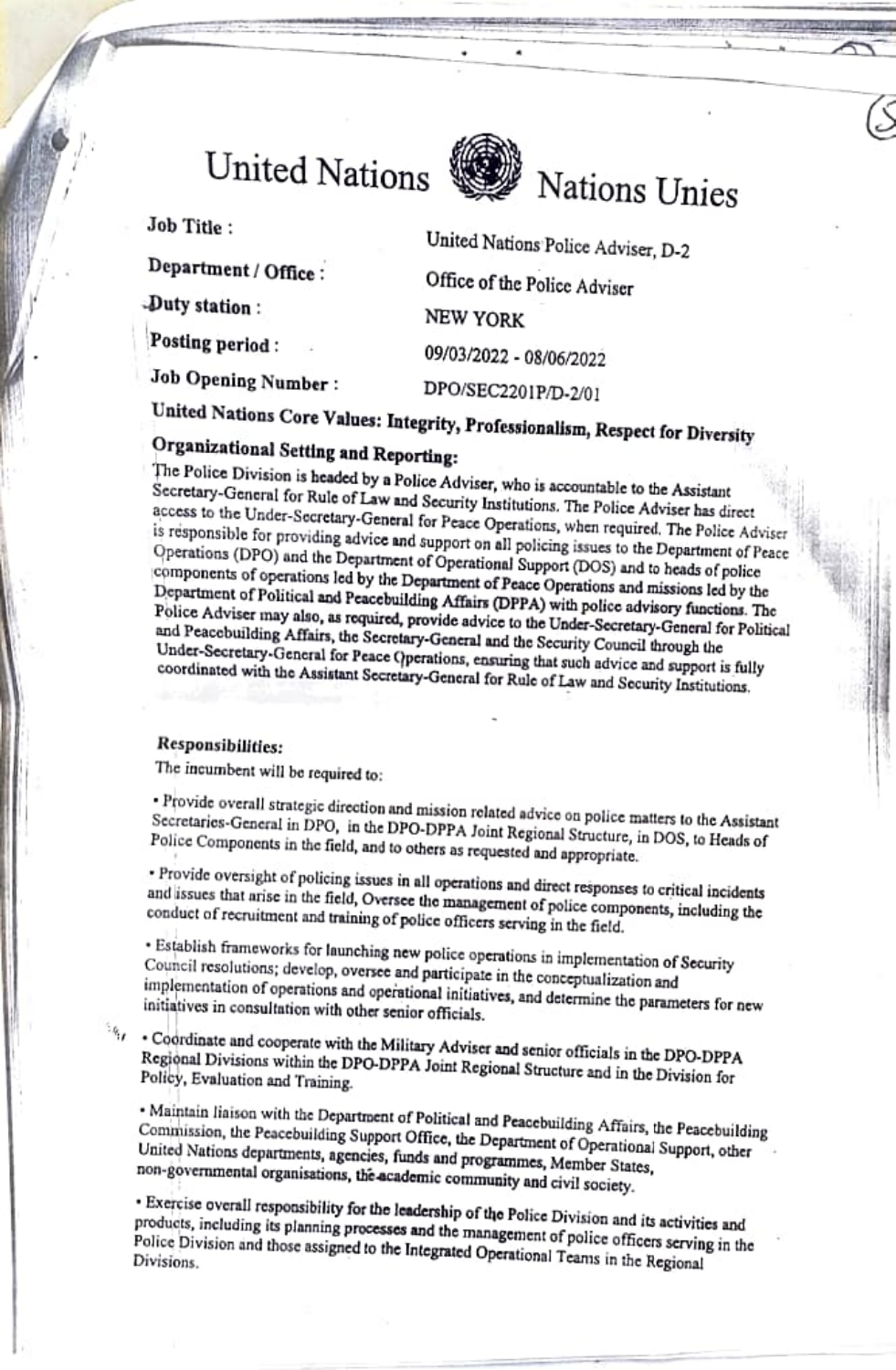· Provide strategic direction and oversee the management of the Standing Police Capacity and its deployment to field missions.

· Represent the United Nations and/or the Department of Peace Operations, as appropriate, in meetings, conferences and seminars on police-related issues.

### Competencies:

Professionalism: Demonstrates professional competence in police matters at the strategic and command levels; identifies issues and uses sound judgment in applying expertise to solve a wide range of problems; works well under pressure; has strong conceptual and analytical abilities and proven negotiation skills.

Planning and organizing: Develops clear goals that are consistent with agreed strategies. Identifies priority activities and assignments; adjusts priorities as required. Allocates appropriate amount of time and resources for completing work. Foresees risks and allows for contingencies when planning. Monitors and adjusts plans and actions as necessary. Uses time efficiently.

Leadership: Is proactive in developing strategies to accomplish objectives. Anticipates and resolves conflicts by pursuing mutually agreeable solutions. Establishes and maintains relationships with a broad range of interlocutors to understand needs and gain support. Provides leadership and takes responsibility for incorporating gender perspectives and ensuring the equal participation of women and men in all areas of work; demonstrates knowledge of strategies and commitment to the goal of gender balance in staffing.

Vision: Identifies strategic issues, opportunities and risks; clearly communicates links between the Organization's strategy and the work unit's goals; generates and communicates broad and compelling organizational direction, inspiring others to pursue that same direction; conveys enthusiasm about future possibilities.

Judgement/Decision-Making: Identifies the key issues in a complex situation, and comes to the head of the problem quickly. Proposes a course of action or makes a recommendation based on all available information and on consultations with other affected units. Determines that the actions proposed will satisfy the expressed and underlying need for the decision. Demonstrates an understanding of political sensitivities.

### Qualifications:

 $\alpha_{ij}$ 

Education : Advanced university degree (Master's degree or equivalent) preferably in criminal law or related field. A first level university degree with a relevant combination of academic qualifications and relevant police experience may be accepted in lieu of the advanced university degree. Graduation from a police academy or similar law enforcement training institution is required.

Experience: Must be a senior professional police officer on active duty with the rank of Commissioner, Deputy Commissioner or rank equivalent to Major-General level. Must have at least 15 years of relevant experience, with command experience, progressively responsible national law enforcement experience in field and headquarters locations in police policy-making as well as strategic and operational police management experience. Service in a UN peacekeeping or other field operation is highly desirable. Experience in other international organizations is desirable.

Languages: English and French are the working languages of the United Nations Secretariat. For this post, fluency in English (both oral and written) is required; knowledge of French is desirable. Knowledge of another UN official language is an advantage.

Assessment Method: